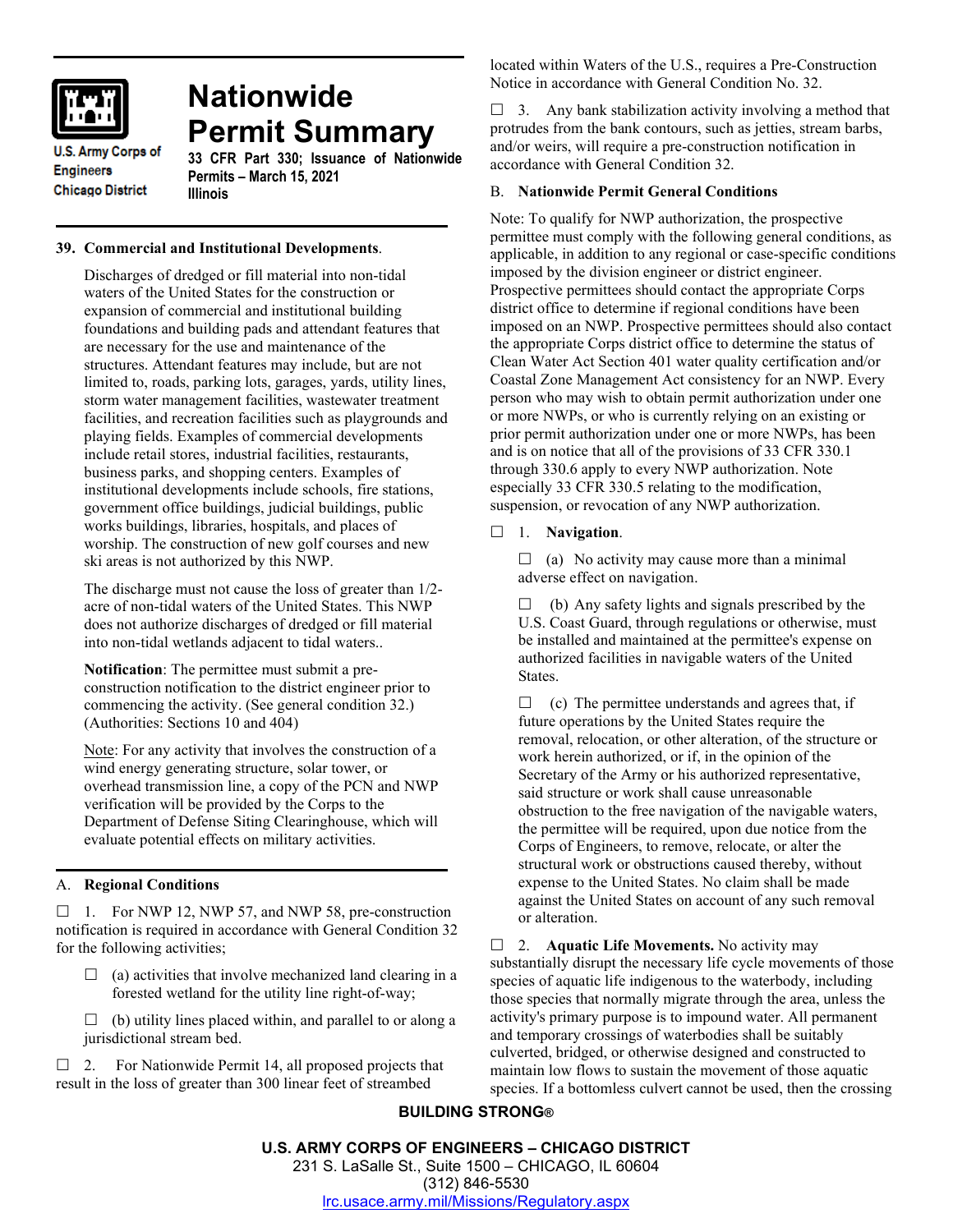Nationwide Permit 39 Summary – Chicago District Illinois Page 2

should be designed and constructed to minimize adverse effects to aquatic life movements.

 3. **Spawning Areas**. Activities in spawning areas during spawning seasons must be avoided to the maximum extent practicable. Activities that result in the physical destruction (e.g., through excavation, fill, or downstream smothering by substantial turbidity) of an important spawning area are not authorized.

 4. **Migratory Bird Breeding Areas.** Activities in waters of the United States that serve as breeding areas for migratory birds must be avoided to the maximum extent practicable.

 5. **Shellfish Beds**. No activity may occur in areas of concentrated shellfish populations, unless the activity is directly related to a shellfish harvesting activity authorized by NWPs 4 and 48, or is a shellfish seeding or habitat restoration activity authorized by NWP 27.

 6. **Suitable Material**. No activity may use unsuitable material (e.g., trash, debris, car bodies, asphalt, etc.). Material used for construction or discharged must be free from toxic pollutants in toxic amounts (see section 307 of the Clean Water Act).

 7. **Water Supply Intakes**. No activity may occur in the proximity of a public water supply intake, except where the activity is for the repair or improvement of public water supply intake structures or adjacent bank stabilization.

 8. **Adverse Effects from Impoundments**. If the activity creates an impoundment of water, adverse effects to the aquatic system due to accelerating the passage of water, and/or restricting its flow must be minimized to the maximum extent practicable.

 9. **Management of Water Flows**. To the maximum extent practicable, the pre-construction course, condition, capacity, and location of open waters must be maintained for each activity, including stream channelization, storm water management activities, and temporary and permanent road crossings, except as provided below. The activity must be constructed to withstand expected high flows. The activity must not restrict or impede the passage of normal or high flows, unless the primary purpose of the activity is to impound water or manage high flows. The activity may alter the pre-construction course, condition, capacity, and location of open waters if it benefits the aquatic environment (e.g., stream restoration or relocation activities).

 10. **Fills Within 100-Year Floodplains**. The activity must comply with applicable FEMA-approved state or local floodplain management requirements.

□ 11. **Equipment**. Heavy equipment working in wetlands or mudflats must be placed on mats, or other measures must be taken to minimize soil disturbance.

 12. **Soil Erosion and Sediment Controls**. Appropriate soil erosion and sediment controls must be used and maintained in effective operating condition during construction, and all exposed soil and other fills, as well as any work below the ordinary high water mark or high tide line, must be permanently stabilized at the earliest practicable date. Permittees are encouraged to perform work within waters of the United States during periods of low-flow or no-flow, or during low tides.

 13. **Removal of Temporary Fills**. Temporary structures must be removed, to the maximum extent practicable, after their use has been discontinued. Temporary fills must be removed in their entirety and the affected areas returned to pre-construction elevations. The affected areas must be revegetated, as appropriate.

 14. **Proper Maintenance**. Any authorized structure or fill shall be properly maintained, including maintenance to ensure public safety and compliance with applicable NWP general conditions, as well as any activity-specific conditions added by the district engineer to an NWP authorization.

 15. **Single and Complete Project**. The activity must be a single and complete project. The same NWP cannot be used more than once for the same single and complete project.

# 16. **Wild and Scenic Rivers**.

 $\Box$  (a) No NWP activity may occur in a component of the National Wild and Scenic River System, or in a river officially designated by Congress as a "study river" for possible inclusion in the system while the river is in an official study status, unless the appropriate Federal agency with direct management responsibility for such river, has determined in writing that the proposed activity will not adversely affect the Wild and Scenic River designation or study status.

 $\Box$  (b) If a proposed NWP activity will occur in a component of the National Wild and Scenic River System, or in a river officially designated by Congress as a "study river" for possible inclusion in the system while the river is in an official study status, the permittee must submit a preconstruction notification (see general condition 32). The district engineer will coordinate the PCN with the Federal agency with direct management responsibility for that river. Permittees shall not begin the NWP activity until notified by the district engineer that the Federal agency with direct management responsibility for that river has determined in writing that the proposed NWP activity will not adversely affect the Wild and Scenic River designation or study status.

 $\Box$  (c) Information on Wild and Scenic Rivers may be obtained from the appropriate Federal land management agency responsible for the designated Wild and Scenic River or study river (e.g., National Park Service, U.S. Forest Service, Bureau of Land Management, U.S. Fish and Wildlife Service). Information on these rivers is also available at: http://www.rivers.gov/.

 17. **Tribal Rights**. No activity or its operation may impair reserved tribal rights, including, but not limited to, reserved water rights and treaty fishing and hunting rights.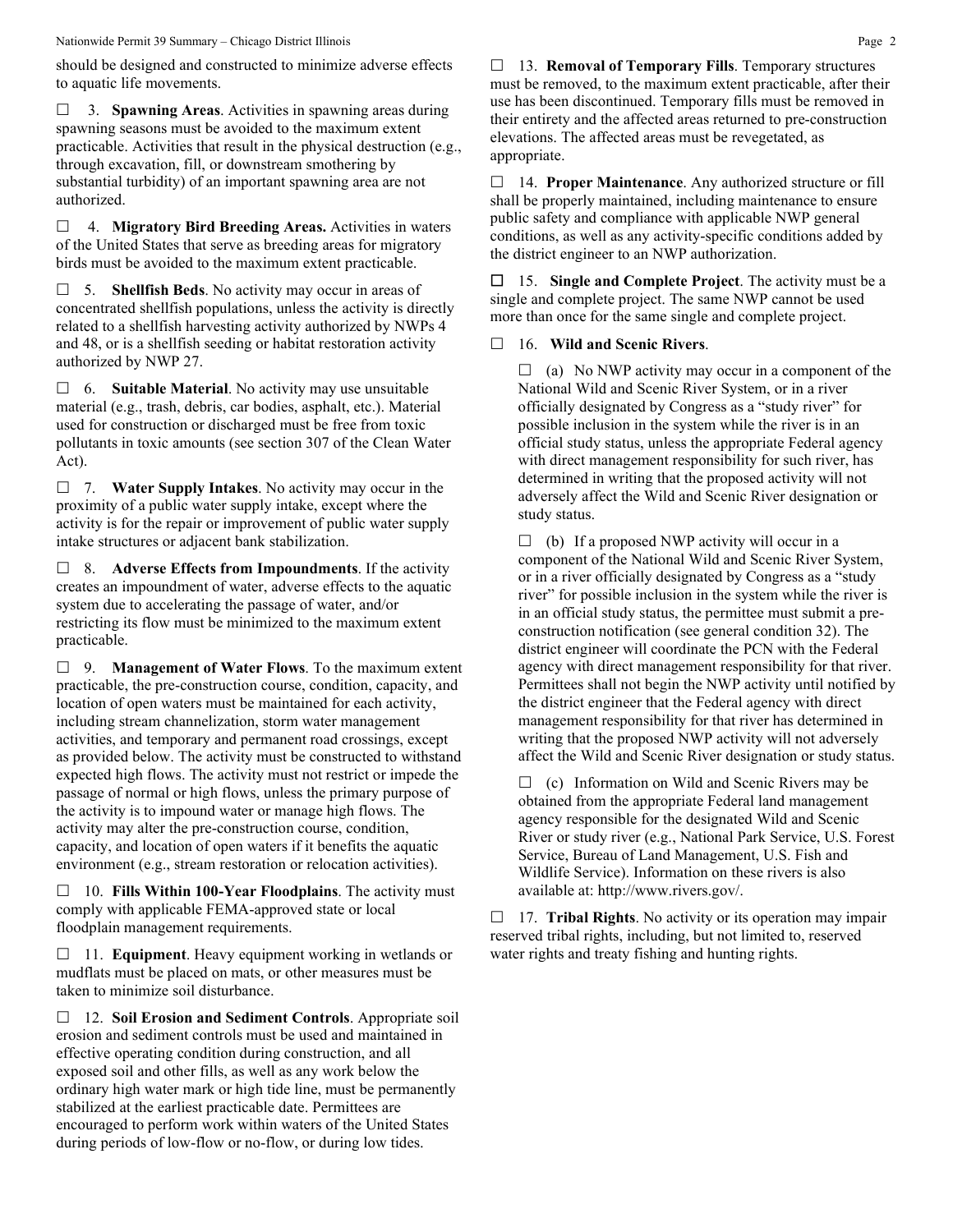#### 18. **Endangered Species**.

 $\Box$  (a) No activity is authorized under any NWP which is likely to directly or indirectly jeopardize the continued existence of a threatened or endangered species or a species proposed for such designation, as identified under the Federal Endangered Species Act (ESA), or which will directly or indirectly destroy or adversely modify the critical habitat of such species. No activity is authorized under any NWP which "may affect" a listed species or critical habitat, unless ESA section 7 consultation addressing the consequences of the proposed activity on listed species or critical habitat has been completed. See 50 CFR 402.02 for the definition of "effects of the action" for the purposes of ESA section 7 consultation, as well as 50 CFR 402.17, which provides further explanation under ESA section 7 regarding "activities that are reasonably certain to occur" and "consequences caused by the proposed action."

 $\Box$  (b) Federal agencies should follow their own procedures for complying with the requirements of the ESA (see 33 CFR 330.4 $(f)(1)$ ). If pre-construction notification is required for the proposed activity, the Federal permittee must provide the district engineer with the appropriate documentation to demonstrate compliance with those requirements. The district engineer will verify that the appropriate documentation has been submitted. If the appropriate documentation has not been submitted, additional ESA section 7 consultation may be necessary for the activity and the respective federal agency would be responsible for fulfilling its obligation under section 7 of the ESA.

 $\Box$  (c) Non-federal permittees must submit a preconstruction notification to the district engineer if any listed species (or species proposed for listing) or designated critical habitat (or critical habitat proposed such designation) might be affected or is in the vicinity of the activity, or if the activity is located in designated critical habitat or critical habitat proposed for such designation, and shall not begin work on the activity until notified by the district engineer that the requirements of the ESA have been satisfied and that the activity is authorized. For activities that might affect Federally-listed endangered or threatened species (or species proposed for listing) or designated critical habitat (or critical habitat proposed for such designation), the pre-construction notification must include the name(s) of the endangered or threatened species (or species proposed for listing) that might be affected by the proposed activity or that utilize the designated critical habitat (or critical habitat proposed for such designation) that might be affected by the proposed activity. The district engineer will determine whether the proposed activity "may affect" or will have "no effect" to listed species and designated critical habitat and will notify the non-Federal applicant of the Corps' determination within 45 days of receipt of a complete preconstruction notification. For activities where the non-Federal applicant has identified listed species (or species proposed for listing) or designated critical habitat (or critical habitat proposed for such designation) that might be affected or is in the vicinity of the activity, and has so notified the Corps, the applicant shall not begin work until  $\Box$  (d) As a result of formal or informal consultation with the FWS or NMFS the district engineer may add species-specific permit conditions to the NWPs.

 $\Box$  (e) Authorization of an activity by an NWP does not authorize the "take" of a threatened or endangered species as defined under the ESA. In the absence of separate authorization (e.g., an ESA Section 10 Permit, a Biological Opinion with "incidental take" provisions, etc.) from the FWS or the NMFS, the Endangered Species Act prohibits any person subject to the jurisdiction of the United States to take a listed species, where "take" means to harass, harm, pursue, hunt, shoot, wound, kill, trap, capture, or collect, or to attempt to engage in any such conduct. The word "harm" in the definition of "take" means an act which actually kills or injures wildlife. Such an act may include significant habitat modification or degradation where it actually kills or injures wildlife by significantly impairing essential behavioral patterns, including breeding, feeding or sheltering.

 $\Box$  (f) If the non-federal permittee has a valid ESA section  $10(a)(1)(B)$  incidental take permit with an approved Habitat Conservation Plan for a project or a group of projects that includes the proposed NWP activity, the non-federal applicant should provide a copy of that ESA section  $10(a)(1)(B)$  permit with the PCN required by paragraph (c) of this general condition. The district engineer will coordinate with the agency that issued the ESA section  $10(a)(1)(B)$  permit to determine whether the proposed NWP activity and the associated incidental take were considered in the internal ESA section 7 consultation conducted for the ESA section  $10(a)(1)(B)$  permit. If that coordination results in concurrence from the agency that the proposed NWP activity and the associated incidental take were considered in the internal ESA section 7 consultation for the ESA section  $10(a)(1)(B)$  permit, the district engineer does not need to conduct a separate ESA section 7 consultation for the proposed NWP activity. The district engineer will notify the non-federal applicant within 45 days of receipt of a complete pre-construction notification whether the ESA section  $10(a)(1)(B)$  permit covers the proposed NWP activity or whether additional ESA section 7 consultation is required.

 $\Box$  (g) Information on the location of threatened and endangered species and their critical habitat can be obtained directly from the offices of the FWS and NMFS or their world wide web pages at http://www.fws.gov/ or http://www.fws.gov/ipac and

http://www.nmfs.noaa.gov/pr/species/esa/ respectively.

 19. **Migratory Birds and Bald and Golden Eagles**. The permittee is responsible for ensuring that an action authorized by NWP complies with the Migratory Bird Treaty Act and the Bald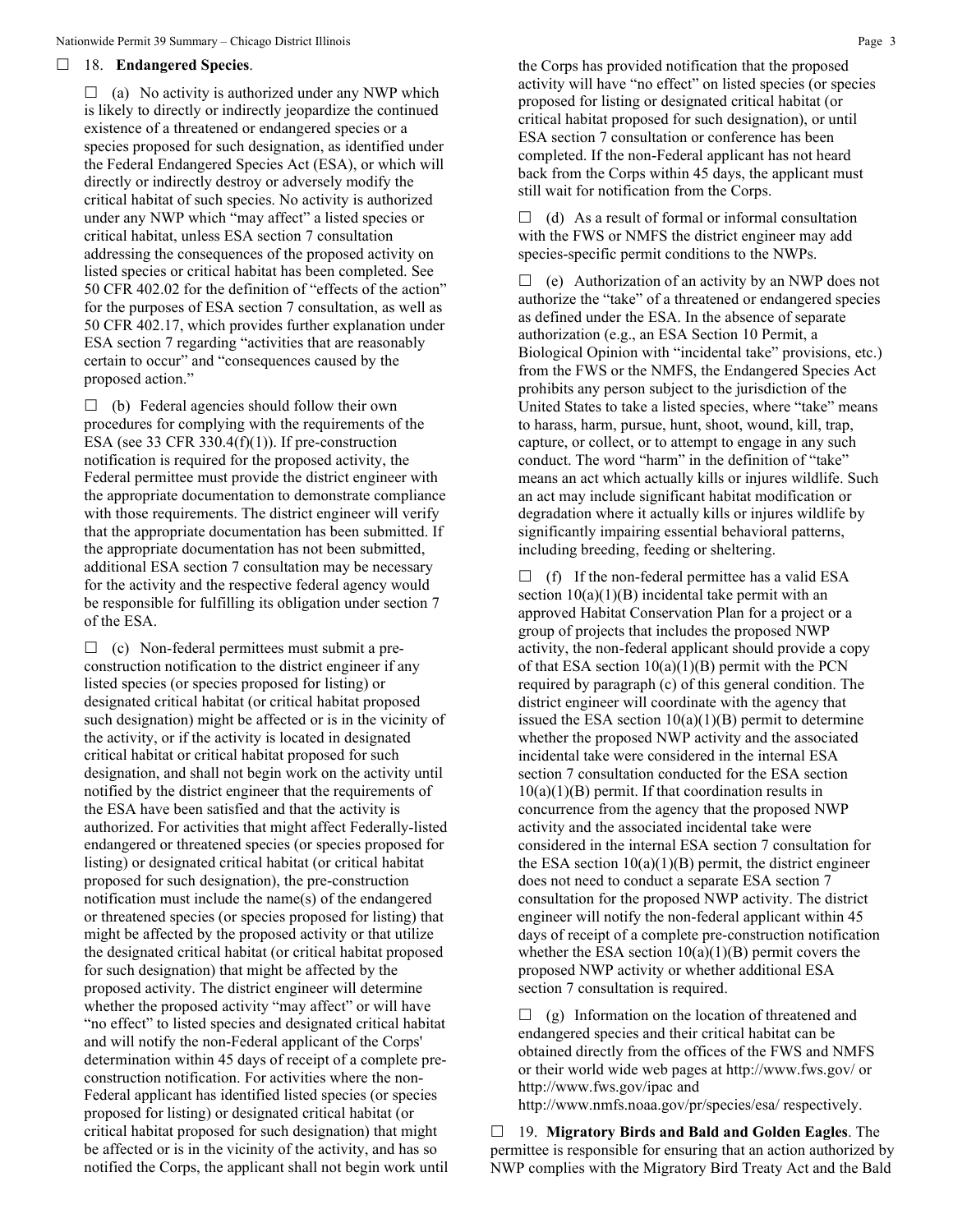and Golden Eagle Protection Act. The permittee is responsible for contacting the appropriate local office of the U.S. Fish and Wildlife Service to determine what measures, if any, are necessary or appropriate to reduce adverse effects to migratory birds or eagles, including whether "incidental take" permits are necessary and available under the Migratory Bird Treaty Act or Bald and Golden Eagle Protection Act for a particular activity.

#### 20. **Historic Properties**.

 $\Box$  (a) No activity is authorized under any NWP which may have the potential to cause effects to properties listed, or eligible for listing, in the National Register of Historic Places until the requirements of Section 106 of the National Historic Preservation Act (NHPA) have been satisfied.

 $\Box$  (b) Federal permittees should follow their own procedures for complying with the requirements of section 106 of the National Historic Preservation Act (see 33 CFR 330.4(g)(1)). If pre-construction notification is required for the proposed NWP activity, the Federal permittee must provide the district engineer with the appropriate documentation to demonstrate compliance with those requirements. The district engineer will verify that the appropriate documentation has been submitted. If the appropriate documentation is not submitted, then additional consultation under section 106 may be necessary. The respective federal agency is responsible for fulfilling its obligation to comply with section 106.

 $\Box$  (c) Non-federal permittees must submit a preconstruction notification to the district engineer if the NWP activity might have the potential to cause effects to any historic properties listed on, determined to be eligible for listing on, or potentially eligible for listing on the National Register of Historic Places, including previously unidentified properties. For such activities, the preconstruction notification must state which historic properties might have the potential to be affected by the proposed NWP activity or include a vicinity map indicating the location of the historic properties or the potential for the presence of historic properties. Assistance regarding information on the location of, or potential for, the presence of historic properties can be sought from the State Historic Preservation Officer, Tribal Historic Preservation Officer, or designated tribal representative, as appropriate, and the National Register of Historic Places (see 33 CFR 330.4(g)). When reviewing pre-construction notifications, district engineers will comply with the current procedures for addressing the requirements of section 106 of the National Historic Preservation Act. The district engineer shall make a reasonable and good faith effort to carry out appropriate identification efforts commensurate with potential impacts, which may include background research, consultation, oral history interviews, sample field investigation, and/or field survey. Based on the information submitted in the PCN and these identification efforts, the district engineer shall determine whether the proposed NWP activity has the potential to cause effects on the historic properties. Section 106 consultation is not required when the district engineer determines that the activity does not have the potential to cause effects on

historic properties (see 36 CFR 800.3(a)). Section 106 consultation is required when the district engineer determines that the activity has the potential to cause effects on historic properties. The district engineer will conduct consultation with consulting parties identified under 36 CFR 800.2(c) when he or she makes any of the following effect determinations for the purposes of section 106 of the NHPA: No historic properties affected, no adverse effect, or adverse effect.

 $\Box$  (d) Where the non-Federal applicant has identified historic properties on which the proposed NWP activity might have the potential to cause effects and has so notified the Corps, the non-Federal applicant shall not begin the activity until notified by the district engineer either that the activity has no potential to cause effects to historic properties or that NHPA section 106 consultation has been completed. For non-federal permittees, the district engineer will notify the prospective permittee within 45 days of receipt of a complete pre-construction notification whether NHPA section 106 consultation is required. If NHPA section 106 consultation is required, the district engineer will notify the non-Federal applicant that he or she cannot begin the activity until section 106 consultation is completed. If the non-Federal applicant has not heard back from the Corps within 45 days, the applicant must still wait for notification from the Corps..

 $\Box$  (e) Prospective permittees should be aware that section 110k of the NHPA (54 U.S.C. 306113) prevents the Corps from granting a permit or other assistance to an applicant who, with intent to avoid the requirements of section 106 of the NHPA, has intentionally significantly adversely affected a historic property to which the permit would relate, or having legal power to prevent it, allowed such significant adverse effect to occur, unless the Corps, after consultation with the Advisory Council on Historic Preservation (ACHP), determines that circumstances justify granting such assistance despite the adverse effect created or permitted by the applicant. If circumstances justify granting the assistance, the Corps is required to notify the ACHP and provide documentation specifying the circumstances, the degree of damage to the integrity of any historic properties affected, and proposed mitigation. This documentation must include any views obtained from the applicant, SHPO/THPO, appropriate Indian tribes if the undertaking occurs on or affects historic properties on tribal lands or affects properties of interest to those tribes, and other parties known to have a legitimate interest in the impacts to the permitted activity on historic properties.

 21. **Discovery of Previously Unknown Remains and Artifacts**. Permittees that discover any previously unknown historic, cultural or archeological remains and artifacts while accomplishing the activity authorized by NWP, they must immediately notify the district engineer of what they have found, and to the maximum extent practicable, avoid construction activities that may affect the remains and artifacts until the required coordination has been completed. The district engineer will initiate the Federal, Tribal, and state coordination required to determine if the items or remains warrant a recovery effort or if the site is eligible for listing in the National Register of Historic Places.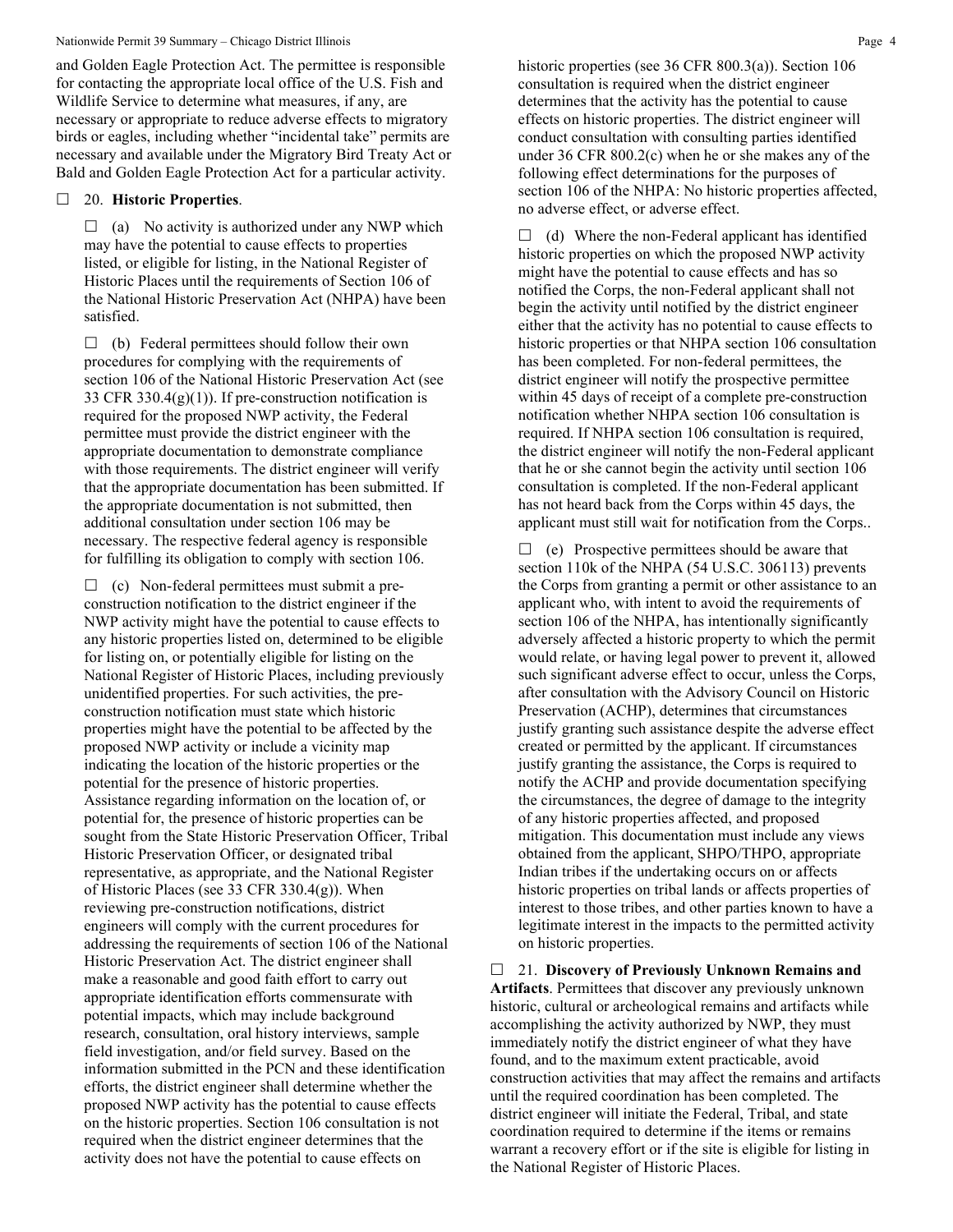**22. Designated Critical Resource Waters**. Critical resource waters include, NOAA-managed marine sanctuaries and marine monuments, and National Estuarine Research Reserves. The district engineer may designate, after notice and opportunity for public comment, additional waters officially designated by a state as having particular environmental or ecological significance, such as outstanding national resource waters or state natural heritage sites. The district engineer may also designate additional critical resource waters after notice and opportunity for public comment.

 $\Box$  (a) Discharges of dredged or fill material into waters of the United States are not authorized by NWPs 7, 12, 14, 16, 17, 21, 29, 31, 35, 39, 40, 42, 43, 44, 49, 50, 51, 52, 57, and 58 for any activity within, or directly affecting, critical resource waters, including wetlands adjacent to such waters.

 $\Box$  (b) For NWPs 3, 8, 10, 13, 15, 18, 19, 22, 23, 25, 27, 28, 30, 33, 34, 36, 37, 38, and 54, notification is required in accordance with general condition 32, for any activity proposed by permittees in the designated critical resource waters including wetlands adjacent to those waters. The district engineer may authorize activities under these NWPs only after she or he determines that the impacts to the critical resource waters will be no more than minimal.

 **23. Mitigation**. The district engineer will consider the following factors when determining appropriate and practicable mitigation necessary to ensure that the individual and cumulative adverse environmental effects are no more than minimal:

 $\Box$  (a) The activity must be designed and constructed to avoid and minimize adverse effects, both temporary and permanent, to waters of the United States to the maximum extent practicable at the project site (i.e., on site).

 $\Box$  (b) Mitigation in all its forms (avoiding, minimizing, rectifying, reducing, or compensating for resource losses) will be required to the extent necessary to ensure that the individual and cumulative adverse environmental effects are no more than minimal.

 $\Box$  (c) Compensatory mitigation at a minimum one-forone ratio will be required for all wetland losses that exceed 1/10-acre and require pre-construction notification, unless the district engineer determines in writing that either some other form of mitigation would be more environmentally appropriate or the adverse environmental effects of the proposed activity are no more than minimal, and provides an activity-specific waiver of this requirement. For wetland losses of 1/10 acre or less that require pre-construction notification, the district engineer may determine on a case-by-case basis that compensatory mitigation is required to ensure that the activity results in only minimal adverse environmental effects.

 $\Box$  (d) Compensatory mitigation at a minimum one-forone ratio will be required for all losses of stream bed that exceed 3/100-acre and require pre-construction notification, unless the district engineer determines in writing that either some other form of mitigation would be more environmentally appropriate or the adverse environmental effects of the proposed activity are no

more than minimal, and provides an activity-specific waiver of this requirement. This compensatory mitigation requirement may be satisfied through the restoration or enhancement of riparian areas next to streams in accordance with paragraph (e) of this general condition. For losses of stream bed of 3/100-acre or less that require pre-construction notification, the district engineer may determine on a case-by-case basis that compensatory mitigation is required to ensure that the activity results in only minimal adverse environmental effects. Compensatory mitigation for losses of streams should be provided, if practicable, through stream rehabilitation, enhancement, or preservation, since streams are difficultto-replace resources (see  $\frac{33 \text{ CFR } 332.3(e)(3)}{25}$ .

 $\Box$  (e) Compensatory mitigation plans for NWP activities in or near streams or other open waters will normally include a requirement for the restoration or enhancement, maintenance, and legal protection (e.g., conservation easements) of riparian areas next to open waters. In some cases, the restoration or maintenance/protection of riparian areas may be the only compensatory mitigation required. If restoring riparian areas involves planting vegetation, only native species should be planted. The width of the required riparian area will address documented water quality or aquatic habitat loss concerns. Normally, the riparian area will be 25 to 50 feet wide on each side of the stream, but the district engineer may require slightly wider riparian areas to address documented water quality or habitat loss concerns. If it is not possible to restore or maintain/protect a riparian area on both sides of a stream, or if the waterbody is a lake or coastal waters, then restoring or maintaining/protecting a riparian area along a single bank or shoreline may be sufficient.

Where both wetlands and open waters exist on the project site, the district engineer will determine the appropriate compensatory mitigation (e.g., riparian areas and/or wetlands compensation) based on what is best for the aquatic environment on a watershed basis. In cases where riparian areas are determined to be the most appropriate form of minimization or compensatory mitigation, the district engineer may waive or reduce the requirement to provide wetland compensatory mitigation for wetland losses.

 $\Box$  (f) Compensatory mitigation projects provided to offset losses of aquatic resources must comply with the applicable provisions of 33 CFR part 332.

 $\Box$  (1) The prospective permittee is responsible for proposing an appropriate compensatory mitigation option if compensatory mitigation is necessary to ensure that the activity results in no more than minimal adverse environmental effects. For the NWPs, the preferred mechanism for providing compensatory mitigation is mitigation bank credits or in-lieu fee program credits (see 33 CFR 332.3(b)(2) and (3)). However, if an appropriate number and type of mitigation bank or in-lieu credits are not available at the time the PCN is submitted to the district engineer, the district engineer may approve the use of permittee-responsible mitigation.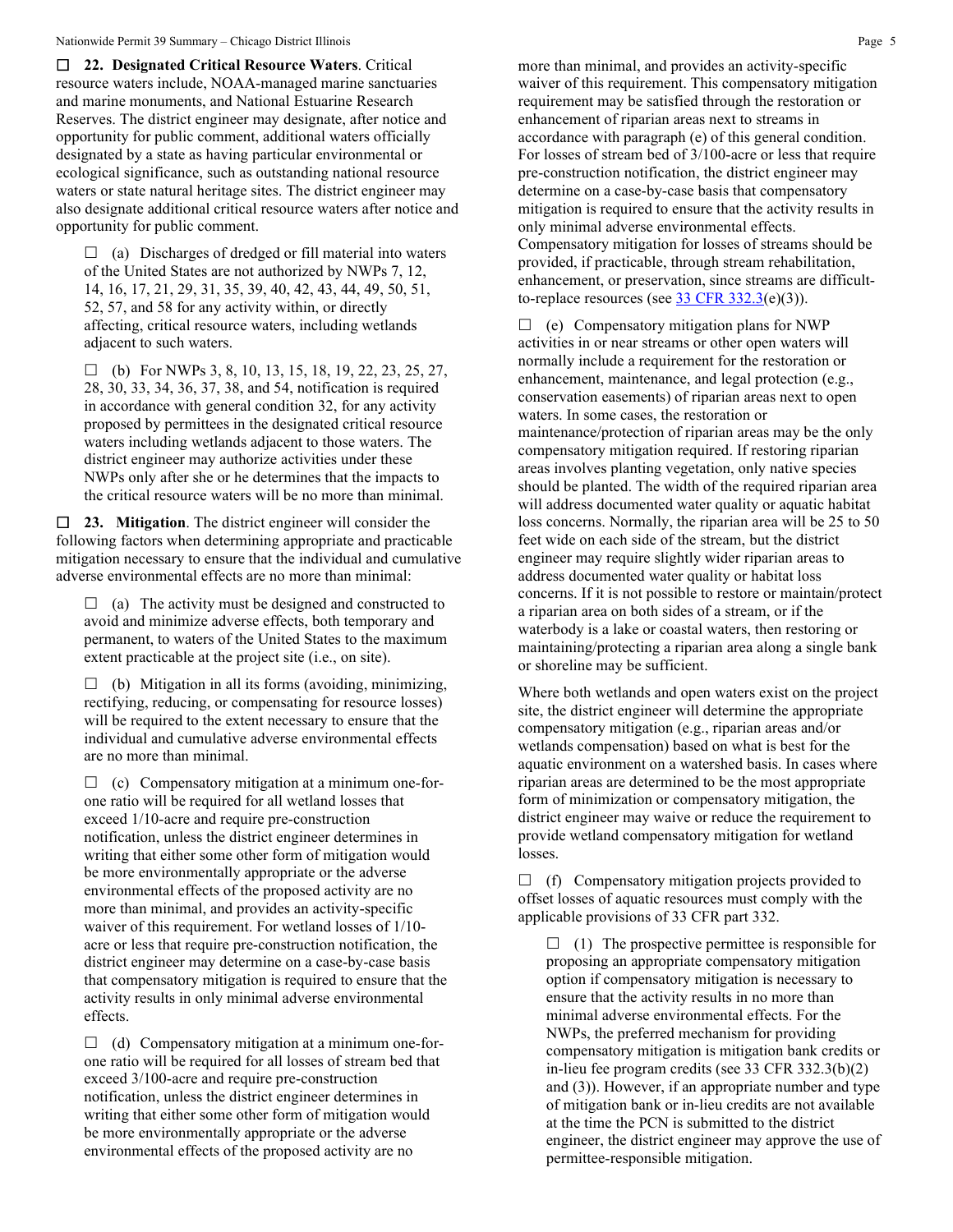$\Box$  (2) The amount of compensatory mitigation required by the district engineer must be sufficient to ensure that the authorized activity results in no more than minimal individual and cumulative adverse environmental effects (see 33 CFR 330.1(e)(3)). (See also 33 CFR 332.3(f).)

 $\Box$  (3) Since the likelihood of success is greater and the impacts to potentially valuable uplands are reduced, aquatic resource restoration should be the first compensatory mitigation option considered for permittee-responsible mitigation.

 $\Box$  (4) If permittee-responsible mitigation is the proposed option, the prospective permittee is responsible for submitting a mitigation plan. A conceptual or detailed mitigation plan may be used by the district engineer to make the decision on the NWP verification request, but a final mitigation plan that addresses the applicable requirements of 33 CFR  $332.4(c)(2)$  through (14) must be approved by the district engineer before the permittee begins work in waters of the United States, unless the district engineer determines that prior approval of the final mitigation plan is not practicable or not necessary to ensure timely completion of the required compensatory mitigation (see 33 CFR 332.3(k)(3)).

 $\Box$  (5) If mitigation bank or in-lieu fee program credits are the proposed option, the mitigation plan needs to address only the baseline conditions at the impact site and the number of credits to be provided (see 33 CFR 332.4(c)(1)(ii)).

 $\Box$  (6) Compensatory mitigation requirements (e.g., resource type and amount to be provided as compensatory mitigation, site protection, ecological performance standards, monitoring requirements) may be addressed through conditions added to the NWP authorization, instead of components of a compensatory mitigation plan (see 33 CFR  $332.4(c)(1)(ii)$ ).

 $\Box$  (g) Compensatory mitigation will not be used to increase the acreage losses allowed by the acreage limits of the NWPs. For example, if an NWP has an acreage limit of 1/2-acre, it cannot be used to authorize any NWP activity resulting in the loss of greater than 1/2-acre of waters of the United States, even if compensatory mitigation is provided that replaces or restores some of the lost waters. However, compensatory mitigation can and should be used, as necessary, to ensure that an NWP activity already meeting the established acreage limits also satisfies the no more than minimal impact requirement for the NWPs.

 $\Box$  (h) Permittees may propose the use of mitigation banks, in-lieu fee programs, or permittee-responsible mitigation. When developing a compensatory mitigation proposal, the permittee must consider appropriate and practicable options consistent with the framework at 33 CFR 332.3(b). For activities resulting in the loss of marine or estuarine resources, permittee-responsible mitigation may be environmentally preferable if there are no mitigation banks or in-lieu fee programs in the area

that have marine or estuarine credits available for sale or transfer to the permittee. For permittee-responsible mitigation, the special conditions of the NWP verification must clearly indicate the party or parties responsible for the implementation and performance of the compensatory mitigation project, and, if required, its long-term management.

 $\Box$  (i) Where certain functions and services of waters of the United States are permanently adversely affected by a regulated activity, such as discharges of dredged or fill material into waters of the United States that will convert a forested or scrub-shrub wetland to a herbaceous wetland in a permanently maintained utility line right-of-way, mitigation may be required to reduce the adverse environmental effects of the activity to the no more than minimal level.

 **24. Safety of Impoundment Structures**. To ensure that all impoundment structures are safely designed, the district engineer may require non-Federal applicants to demonstrate that the structures comply with established state dam safety criteria or have been designed by qualified persons. The district engineer may also require documentation that the design has been independently reviewed by similarly qualified persons, and appropriate modifications made to ensure safety.

#### **25. Water Quality**.

 $\Box$  (a) Where the certifying authority (state, authorized tribe, or EPA, as appropriate) has not previously certified compliance of an NWP with CWA section 401, a CWA section 401 water quality certification for the proposed discharge must be obtained or waived (see 33 CFR  $330.4(c)$  $330.4(c)$ ). If the permittee cannot comply with all of the conditions of a water quality certification previously issued by certifying authority for the issuance of the NWP, then the permittee must obtain a water quality certification or waiver for the proposed discharge in order for the activity to be authorized by an NWP.

 $\Box$  (b) If the NWP activity requires pre-construction notification and the certifying authority has not previously certified compliance of an NWP with CWA section 401, the proposed discharge is not authorized by an NWP until water quality certification is obtained or waived. If the certifying authority issues a water quality certification for the proposed discharge, the permittee must submit a copy of the certification to the district engineer. The discharge is not authorized by an NWP until the district engineer has notified the permittee that the water quality certification requirement has been satisfied by the issuance of a water quality certification or a waiver.

 $\Box$  (c) The district engineer or certifying authority may require additional water quality management measures to ensure that the authorized activity does not result in more than minimal degradation of water quality.

 **26. Coastal Zone Management**. In coastal states where an NWP has not previously received a state coastal zone management consistency concurrence, an individual state coastal zone management consistency concurrence must be obtained, or a presumption of concurrence must occur (see 33 CFR 330.4(d)). If the permittee cannot comply with all of the conditions of a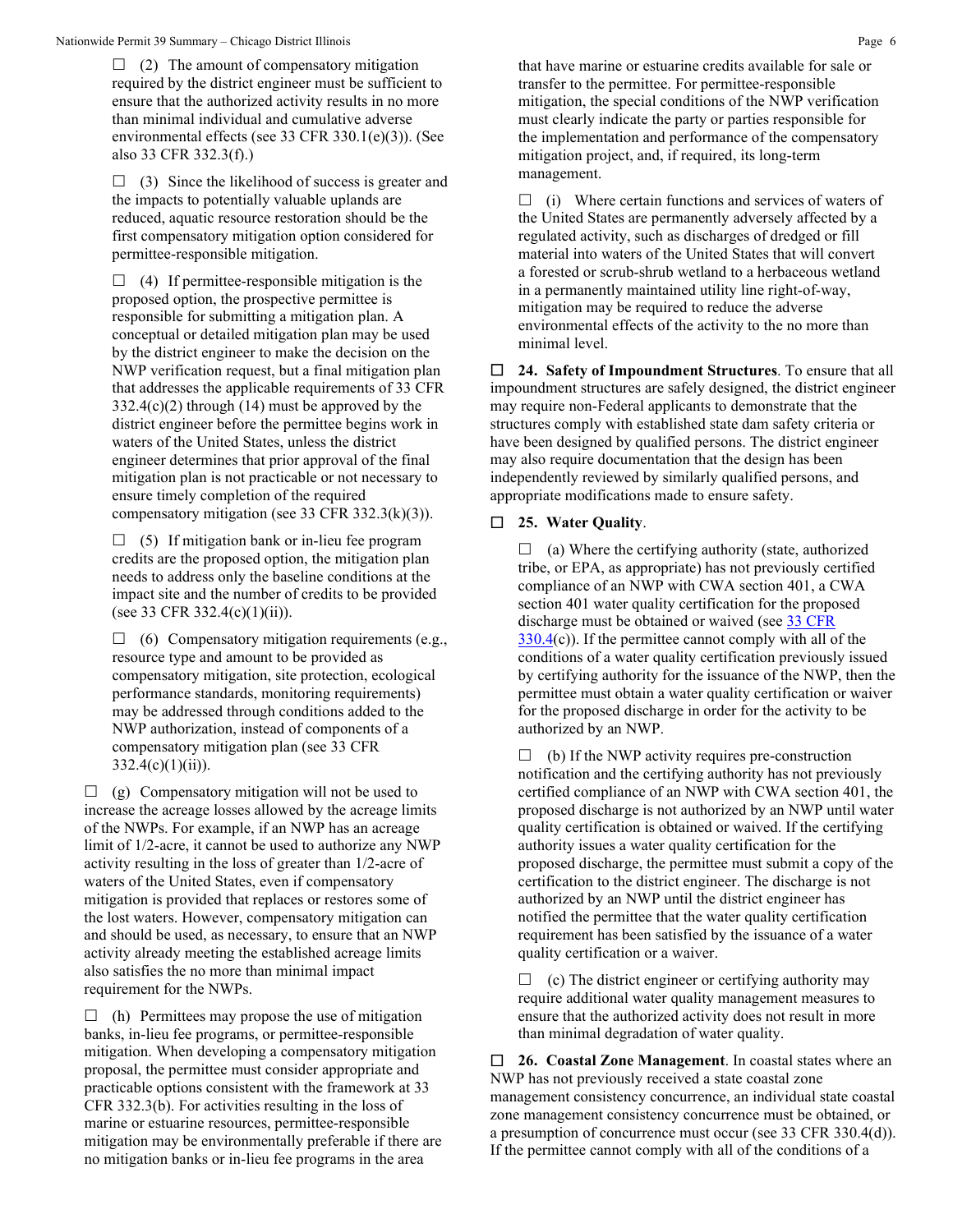#### Nationwide Permit 39 Summary – Chicago District Illinois **Page 7** Page 7

coastal zone management consistency concurrence previously issued by the state, then the permittee must obtain an individual coastal zone management consistency concurrence or presumption of concurrence in order for the activity to be authorized by NWP. The district engineer or a state may require additional measures to ensure that the authorized activity is consistent with state coastal zone management requirements.

 **27. Regional and Case-By-Case Conditions**. The activity must comply with any regional conditions that may have been added by the Division Engineer (see 33 CFR 330.4(e)) and with any case specific conditions added by the Corps or by the state, Indian Tribe, or U.S. EPA in its CWA section 401 Water Quality Certification, or by the state in its Coastal Zone Management Act consistency determination.

 **28. Use of Multiple Nationwide Permits**. The use of more than one NWP for a single and complete project is authorized, subject to the following restrictions:

 $\Box$  (a) If only one of the NWPs used to authorize the single and complete project has a specified acreage limit, the acreage loss of waters of the United States cannot exceed the acreage limit of the NWP with the highest specified acreage limit. For example, if a road crossing over tidal waters is constructed under NWP 14, with associated bank stabilization authorized by NWP 13, the maximum acreage loss of waters of the United States for the total project cannot exceed 1/3-acre.

 $\Box$  (b) If one or more of the NWPs used to authorize the single and complete project has specified acreage limits, the acreage loss of waters of the United States authorized by those NWPs cannot exceed their respective specified acreage limits. For example, if a commercial development is constructed under NWP 39, and the single and complete project includes the filling of an upland ditch authorized by NWP 46, the maximum acreage loss of waters of the United States for the commercial development under NWP 39 cannot exceed 1/2-acre, and the total acreage loss of waters of United States due to the NWP 39 and 46 activities cannot exceed 1 acre.

 **29. Transfer of Nationwide Permit Verifications**. If the permittee sells the property associated with a nationwide permit verification, the permittee may transfer the nationwide permit verification to the new owner by submitting a letter to the appropriate Corps district office to validate the transfer. A copy of the nationwide permit verification must be attached to the letter, and the letter must contain the following statement and signature:

"When the structures or work authorized by this nationwide permit are still in existence at the time the property is transferred, the terms and conditions of this nationwide permit, including any special conditions, will continue to be binding on the new owner(s) of the property. To validate the transfer of this nationwide permit and the associated liabilities associated with compliance with its terms and conditions, have the transferee sign and date below."

(Transferee)

# (Date)

 **30. Compliance Certification**. Each permittee who receives an NWP verification letter from the Corps must provide a signed certification documenting completion of the authorized activity and implementation of any required compensatory mitigation. The success of any required permittee-responsible mitigation, including the achievement of ecological performance standards, will be addressed separately by the district engineer.

The Corps will provide the permittee the certification document with the NWP verification letter. The certification document will include:

 $\Box$  (a) A statement that the authorized activity was done in accordance with the NWP authorization, including any general, regional, or activity-specific conditions;

 $\Box$  (b) A statement that the implementation of any required compensatory mitigation was completed in accordance with the permit conditions. If credits from a mitigation bank or in-lieu fee program are used to satisfy the compensatory mitigation requirements, the certification must include the documentation required by 33 CFR 332.3(l)(3) to confirm that the permittee secured the appropriate number and resource type of credits; and

 $\Box$  (c) The signature of the permittee certifying the completion of the activity and mitigation.

The completed certification document must be submitted to the district engineer within 30 days of completion of the authorized activity or the implementation of any required compensatory mitigation, whichever occurs later.

 **31. Activities Affecting Structures or Works Built by the United States.** If an NWP activity also requires review by, or permission from, the Corps pursuant to 33 U.S.C. 408 because it will alter or temporarily or permanently occupy or use a U.S. Army Corps of Engineers (USACE) federally authorized Civil Works project (a "USACE project"), the prospective permittee must submit a pre-construction notification. See paragraph (b)(10) of general condition 32. An activity that requires section 408 permission and/or review is not authorized by NWP until the appropriate Corps office issues the section 408 permission or completes its review to alter, occupy, or use the USACE project, and the district engineer issues a written NWP verification.

### **32. Pre-Construction Notification**.

 $\Box$  (a) **Timing**. Where required by the terms of the NWP, the prospective permittee must notify the district engineer by submitting a pre-construction notification (PCN) as early as possible. The district engineer must determine if the PCN is complete within 30 calendar days of the date of receipt and, if the PCN is determined to be incomplete, notify the prospective permittee within that 30 day period to request the additional information necessary to make the PCN complete. The request must specify the information needed to make the PCN complete. As a general rule, district engineers will request additional information necessary to make the PCN complete only once. However, if the prospective permittee does not provide all of the requested information, then the district engineer will notify the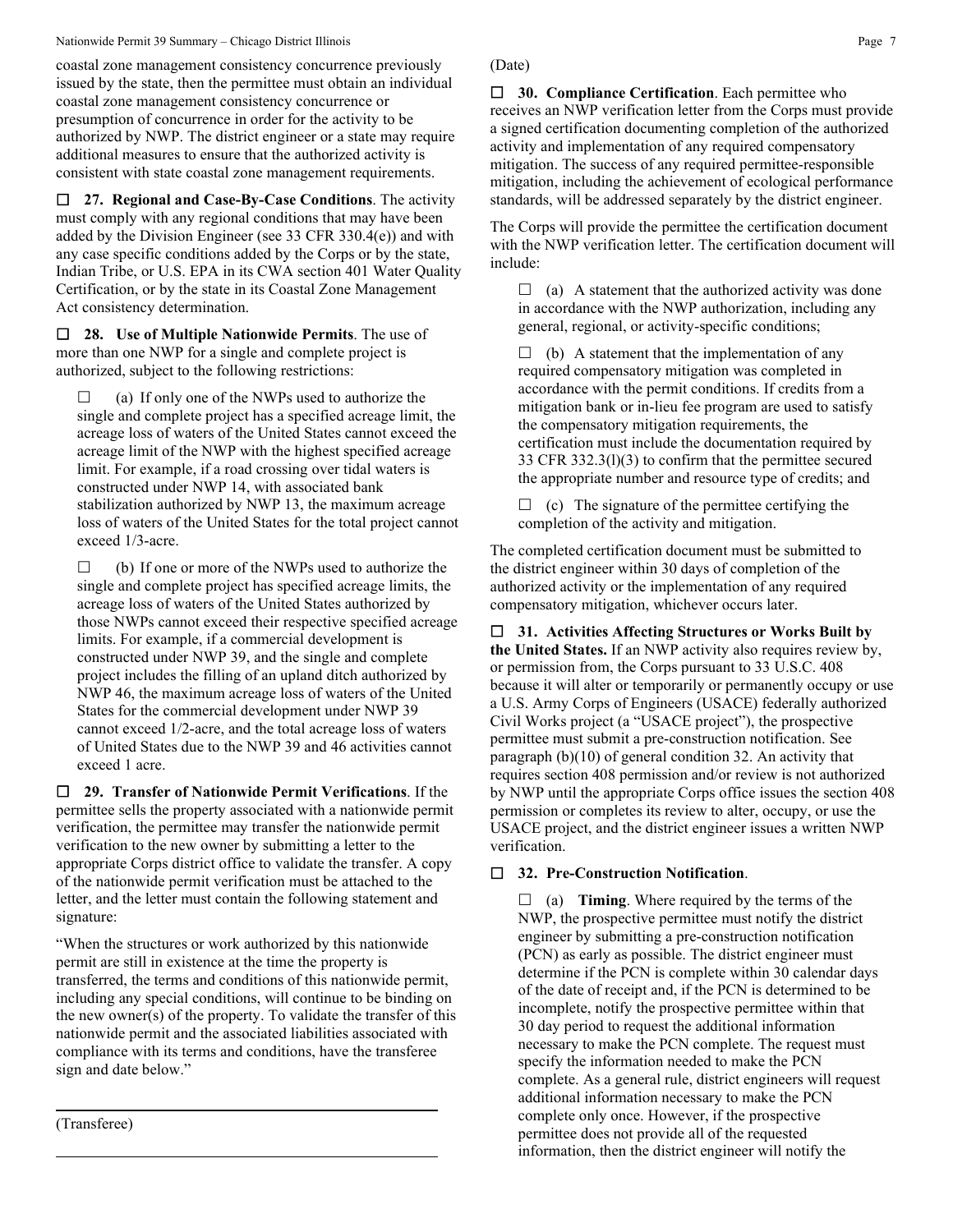prospective permittee that the PCN is still incomplete and the PCN review process will not commence until all of the requested information has been received by the district engineer. The prospective permittee shall not begin the activity until either:

 $\Box$  (1) He or she is notified in writing by the district engineer that the activity may proceed under the NWP with any special conditions imposed by the district or division engineer; or

 $\Box$  (2) 45 calendar days have passed from the district engineer's receipt of the complete PCN and the prospective permittee has not received written notice from the district or division engineer. However, if the permittee was required to notify the Corps pursuant to general condition 18 that listed species or critical habitat might be affected or are in the vicinity of the activity, or to notify the Corps pursuant to general condition 20 that the activity might have the potential to cause effects to historic properties, the permittee cannot begin the activity until receiving written notification from the Corps that there is "no effect" on listed species or "no potential to cause effects" on historic properties, or that any consultation required under Section 7 of the Endangered Species Act (see 33 CFR 330.4(f)) and/or section 106 of the National Historic Preservation Act (see 33 CFR 330.4(g)) has been completed. If the proposed activity requires a written waiver to exceed specified limits of an NWP, the permittee may not begin the activity until the district engineer issues the waiver. If the district or division engineer notifies the permittee in writing that an individual permit is required within 45 calendar days of receipt of a complete PCN, the permittee cannot begin the activity until an individual permit has been obtained. Subsequently, the permittee's right to proceed under the NWP may be modified, suspended, or revoked only in accordance with the procedure set forth in 33 CFR 330.5(d)(2).

 (b) **Contents of Pre-Construction Notification**. The PCN must be in writing and include the following information:

 $\Box$  (1) Name, address and telephone numbers of the prospective permittee;

 $\Box$  (2) Location of the proposed activity;

 $\Box$  (3) Identify the specific NWP or NWP(s) the prospective permittee wants to use to authorize the proposed activity;

 $\Box$  (4) (i) A description of the proposed activity; the activity's purpose; direct and indirect adverse environmental effects the activity would cause, including the anticipated amount of loss of wetlands, other special aquatic sites, and other waters expected to result from the NWP activity, in acres, linear feet, or other appropriate unit of measure; a description of any proposed mitigation measures intended to reduce the adverse environmental effects caused by the proposed activity; and any other NWP(s), regional

general permit(s), or individual permit(s) used or intended to be used to authorize any part of the proposed project or any related activity, including other separate and distant crossings for linear projects that require Department of the Army authorization but do not require pre-construction notification. The description of the proposed activity and any proposed mitigation measures should be sufficiently detailed to allow the district engineer to determine that the adverse environmental effects of the activity will be no more than minimal and to determine the need for compensatory mitigation or other mitigation measures.

 $\Box$  (ii) For linear projects where one or more single and complete crossings require preconstruction notification, the PCN must include the quantity of anticipated losses of wetlands, other special aquatic sites, and other waters for each single and complete crossing of those wetlands, other special aquatic sites, and other waters (including those single and complete crossings authorized by NWP but do not require PCNs). This information will be used by the district engineer to evaluate the cumulative adverse environmental effects of the proposed linear project, and does not change those non-PCN NWP activities into NWP PCNs.

 $\Box$  (iii) Sketches should be provided when necessary to show that the activity complies with the terms of the NWP. (Sketches usually clarify the activity and when provided results in a quicker decision. Sketches should contain sufficient detail to provide an illustrative description of the proposed activity (e.g., a conceptual plan), but do not need to be detailed engineering plans);

 $\Box$  (5) The PCN must include a delineation of wetlands, other special aquatic sites, and other waters, such as lakes and ponds, perennial, and intermittent, on the project site. Wetland delineations must be prepared in accordance with the current method required by the Corps. The permittee may ask the Corps to delineate the special aquatic sites and other waters on the project site, but there may be a delay if the Corps does the delineation, especially if the project site is large or contains many wetlands, other special aquatic sites, and other waters. Furthermore, the 45-day period will not start until the delineation has been submitted to or completed by the Corps, as appropriate;

 $\Box$  (6) If the proposed activity will result in the loss of greater than 1/10-acre of wetlands or 3/100 acre of stream bed and a PCN is required, the prospective permittee must submit a statement describing how the mitigation requirement will be satisfied, or explaining why the adverse environmental effects are no more than minimal and why compensatory mitigation should not be required. As an alternative, the prospective permittee may submit a conceptual or detailed mitigation plan..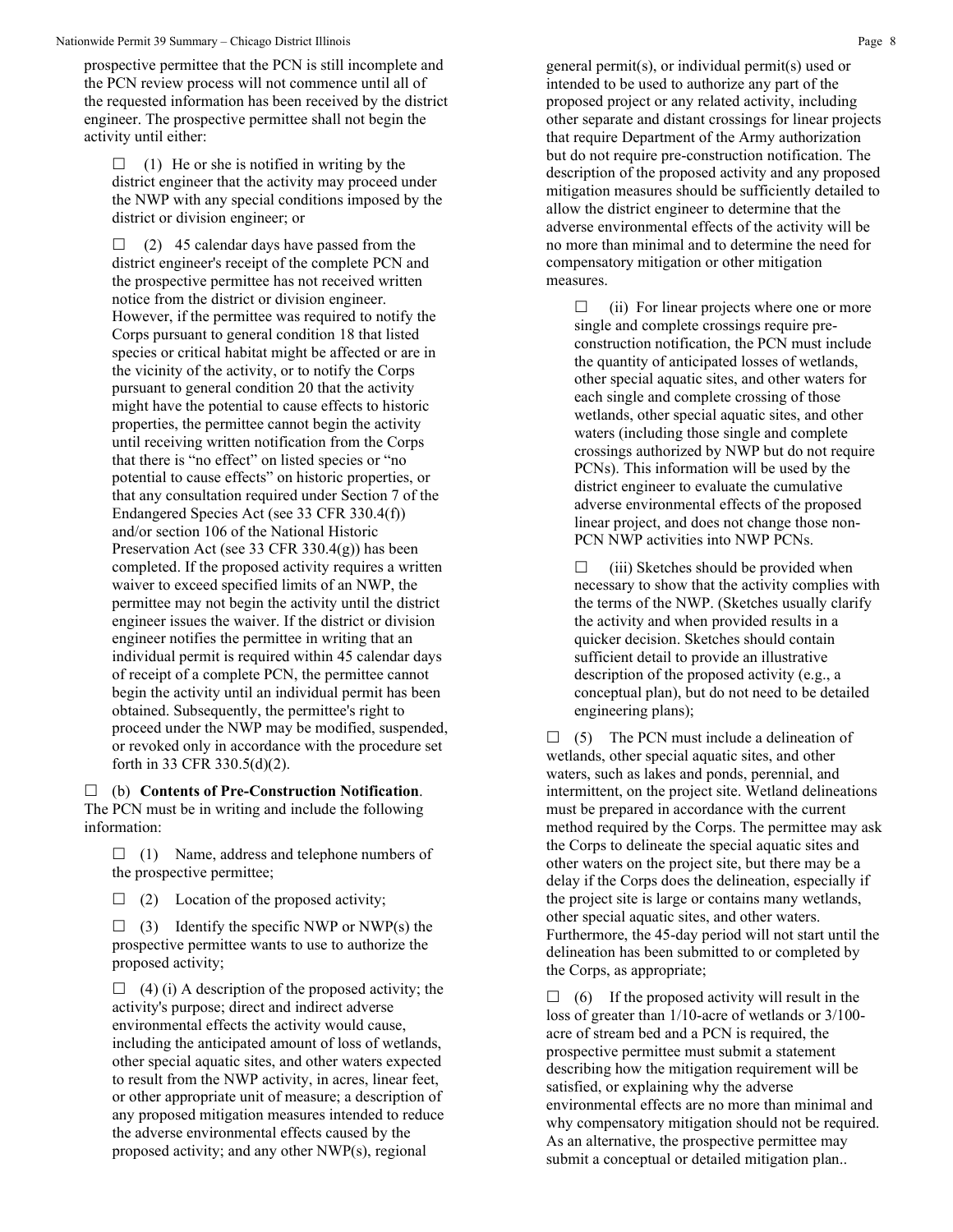$\Box$  (7) For non-federal permittees, if any listed species (or species proposed for listing) or designated critical habitat (or critical habitat proposed for such designation) might be affected or is in the vicinity of the activity, or if the activity is located in designated critical habitat (or critical habitat proposed for such designation), the PCN must include the name(s) of those endangered or threatened species (or species proposed for listing) that might be affected by the proposed activity or utilize the designated critical habitat (or critical habitat proposed for such designation) that might be affected by the proposed activity. For NWP activities that require pre-construction notification, Federal permittees must provide documentation demonstrating compliance with the Endangered Species Act;

 $\Box$  (8) For non-federal permittees, if the NWP activity might have the potential to cause effects to a historic property listed on, determined to be eligible for listing on, or potentially eligible for listing on, the National Register of Historic Places, the PCN must state which historic property might have the potential to be affected by the proposed activity or include a vicinity map indicating the location of the historic property. For NWP activities that require preconstruction notification, Federal permittees must provide documentation demonstrating compliance with section 106 of the National Historic Preservation Act;

 $\Box$  (9) For an activity that will occur in a component of the National Wild and Scenic River System, or in a river officially designated by Congress as a "study river" for possible inclusion in the system while the river is in an official study status, the PCN must identify the Wild and Scenic River or the "study river" (see general condition 16); and

 $\Box$  (10) For an NWP activity that requires permission from, or review by, the Corps pursuant to 33 U.S.C. 408 because it will alter or temporarily or permanently occupy or use a U.S. Army Corps of Engineers federally authorized civil works project, the pre-construction notification must include a statement confirming that the project proponent has submitted a written request for section 408 permission from, or review by, the Corps office having jurisdiction over that USACE project.

 (c) **Form of Pre-Construction Notification.** The nationwide permit pre-construction notification form (Form ENG 6082) should be used for NWP PCNs. A letter containing the required information may also be used. Applicants may provide electronic files of PCNs and supporting materials if the district engineer has established tools and procedures for electronic submittals.

(d) **Agency Coordination**:

 $\Box$  (1) The district engineer will consider any comments from Federal and state agencies concerning the proposed activity's compliance with the terms and conditions of the NWPs and the need for mitigation to reduce the activity's adverse environmental effects so that they are no more than minimal.

 $\Box$  (2) Agency coordination is required for:

i) All NWP activities that require preconstruction notification and result in the loss of greater than 1/2-acre of waters of the United States;

ii) NWP 13 activities in excess of 500 linear feet, fills greater than one cubic yard per running foot, or involve discharges of dredged or fill material into special aquatic sites; and

(iii) NWP 54 activities in excess of 500 linear feet, or that extend into the waterbody more than 30 feet from the mean low water line in tidal waters or the ordinary high water mark in the Great Lakes.

 $\Box$  (3) When agency coordination is required, the district engineer will immediately provide (e.g., via email, facsimile transmission, overnight mail, or other expeditious manner) a copy of the complete PCN to the appropriate Federal or state offices (FWS, state natural resource or water quality agency, EPA, and, if appropriate, the NMFS). With the exception of NWP 37, these agencies will have 10 calendar days from the date the material is transmitted to notify the district engineer via telephone, facsimile transmission, or email that they intend to provide substantive, site-specific comments. The comments must explain why the agency believes the adverse environmental effects will be more than minimal. If so contacted by an agency, the district engineer will wait an additional 15 calendar days before making a decision on the pre-construction notification. The district engineer will fully consider agency comments received within the specified time frame concerning the proposed activity's compliance with the terms and conditions of the NWPs, including the need for mitigation to ensure that the net adverse environmental effects of the proposed activity are no more than minimal. The district engineer will provide no response to the resource agency, except as provided below. The district engineer will indicate in the administrative record associated with each preconstruction notification that the resource agencies' concerns were considered. For NWP 37, the emergency watershed protection and rehabilitation activity may proceed immediately in cases where there is an unacceptable hazard to life or a significant loss of property or economic hardship will occur. The district engineer will consider any comments received to decide whether the NWP 37 authorization should be modified, suspended, or revoked in accordance with the procedures at 33 CFR 330.5.

 $\Box$  (4) In cases of where the prospective permittee is not a Federal agency, the district engineer will provide a response to NMFS within 30 calendar days of receipt of any Essential Fish Habitat conservation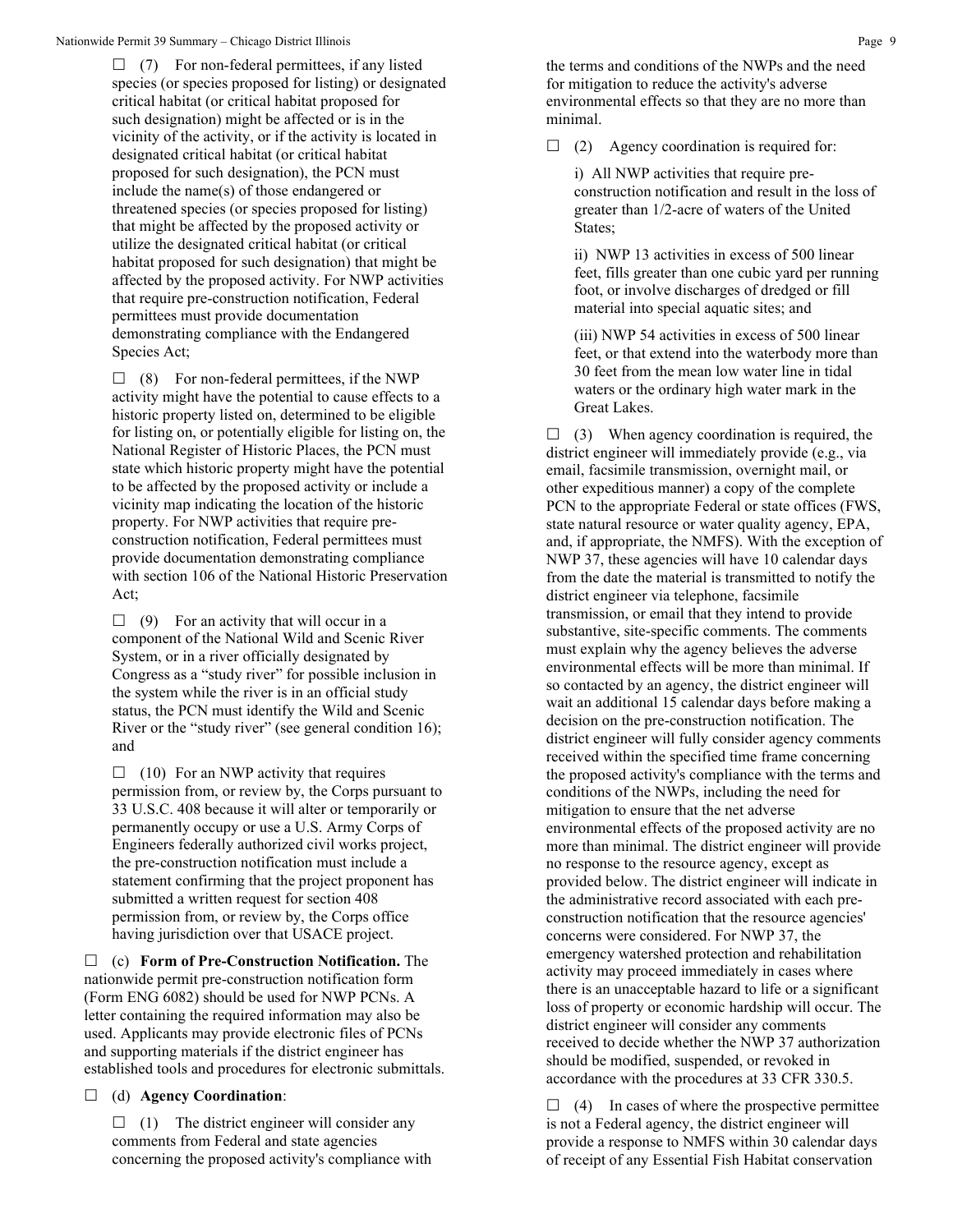recommendations, as required by section 305(b)(4)(B) of the Magnuson-Stevens Fishery Conservation and Management Act.

 $\Box$  (5) Applicants are encouraged to provide the Corps with either electronic files or multiple copies of pre-construction notifications to expedite agency coordination.

#### **C. District Engineer's Decision**

 $\Box$  1. In reviewing the PCN for the proposed activity, the district engineer will determine whether the activity authorized by the NWP will result in more than minimal individual or cumulative adverse environmental effects or may be contrary to the public interest. If a project proponent requests authorization by a specific NWP, the district engineer should issue the NWP verification for that activity if it meets the terms and conditions of that NWP, unless he or she determines, after considering mitigation, that the proposed activity will result in more than minimal individual and cumulative adverse effects on the aquatic environment and other aspects of the public interest and exercises discretionary authority to require an individual permit for the proposed activity. For a linear project, this determination will include an evaluation of the single and complete crossings of waters of the United States that require PCNs to determine whether they individually satisfy the terms and conditions of the NWP(s), as well as the cumulative effects caused by all of the crossings of waters of the United States authorized by NWP. If an applicant requests a waiver of an applicable limit, as provided for in NWPs 13, 36, or 54, the district engineer will only grant the waiver upon a written determination that the NWP activity will result in only minimal individual and cumulative adverse environmental effects.

 $\Box$  2. When making minimal adverse environmental effects determinations the district engineer will consider the direct and indirect effects caused by the NWP activity. He or she will also consider the cumulative adverse environmental effects caused by activities authorized by NWP and whether those cumulative adverse environmental effects are no more than minimal. The district engineer will also consider site specific factors, such as the environmental setting in the vicinity of the NWP activity, the type of resource that will be affected by the NWP activity, the functions provided by the aquatic resources that will be affected by the NWP activity, the degree or magnitude to which the aquatic resources perform those functions, the extent that aquatic resource functions will be lost as a result of the NWP activity (e.g., partial or complete loss), the duration of the adverse effects (temporary or permanent), the importance of the aquatic resource functions to the region (e.g., watershed or ecoregion), and mitigation required by the district engineer. If an appropriate functional or condition assessment method is available and practicable to use, that assessment method may be used by the district engineer to assist in the minimal adverse environmental effects determination. The district engineer may add case-specific special conditions to the NWP authorization to address site-specific environmental concerns.

 $\Box$  3. If the proposed activity requires a PCN and will result in a loss of greater than 1/10-acre of wetlands or 3/100 acre of stream bed, the prospective permittee should submit a mitigation proposal with the PCN. Applicants may also

propose compensatory mitigation for NWP activities with smaller impacts, or for impacts to other types of waters. The district engineer will consider any proposed compensatory mitigation or other mitigation measures the applicant has included in the proposal in determining whether the net adverse environmental effects of the proposed activity are no more than minimal. The compensatory mitigation proposal may be either conceptual or detailed. If the district engineer determines that the activity complies with the terms and conditions of the NWP and that the adverse environmental effects are no more than minimal, after considering mitigation, the district engineer will notify the permittee and include any activity-specific conditions in the NWP verification the district engineer deems necessary. Conditions for compensatory mitigation requirements must comply with the appropriate provisions at  $33 \text{ CFR } 332.3(k)$ . The district engineer must approve the final mitigation plan before the permittee commences work in waters of the United States, unless the district engineer determines that prior approval of the final mitigation plan is not practicable or not necessary to ensure timely completion of the required compensatory mitigation. If the prospective permittee elects to submit a compensatory mitigation plan with the PCN, the district engineer will expeditiously review the proposed compensatory mitigation plan. The district engineer must review the proposed compensatory mitigation plan within 45 calendar days of receiving a complete PCN and determine whether the proposed mitigation would ensure that the NWP activity results in no more than minimal adverse environmental effects. If the net adverse environmental effects of the NWP activity (after consideration of the mitigation proposal) are determined by the district engineer to be no more than minimal, the district engineer will provide a timely written response to the applicant. The response will state that the NWP activity can proceed under the terms and conditions of the NWP, including any activity-specific conditions added to the NWP authorization by the district engineer.

 $\Box$  4. If the district engineer determines that the adverse environmental effects of the proposed activity are more than minimal, then the district engineer will notify the applicant either: (a) That the activity does not qualify for authorization under the NWP and instruct the applicant on the procedures to seek authorization under an individual permit; (b) that the activity is authorized under the NWP subject to the applicant's submission of a mitigation plan that would reduce the adverse environmental effects so that they are no more than minimal; or (c) that the activity is authorized under the NWP with specific modifications or conditions. Where the district engineer determines that mitigation is required to ensure no more than minimal adverse environmental effects, the activity will be authorized within the 45-day PCN period (unless additional time is required to comply with general conditions 18, 20, and/or 31), with activity-specific conditions that state the mitigation requirements. The authorization will include the necessary conceptual or detailed mitigation plan or a requirement that the applicant submit a mitigation plan that would reduce the adverse environmental effects so that they are no more than minimal. When compensatory mitigation is required, no work in waters of the United States may occur until the district engineer has approved a specific mitigation plan or has determined that prior approval of a final mitigation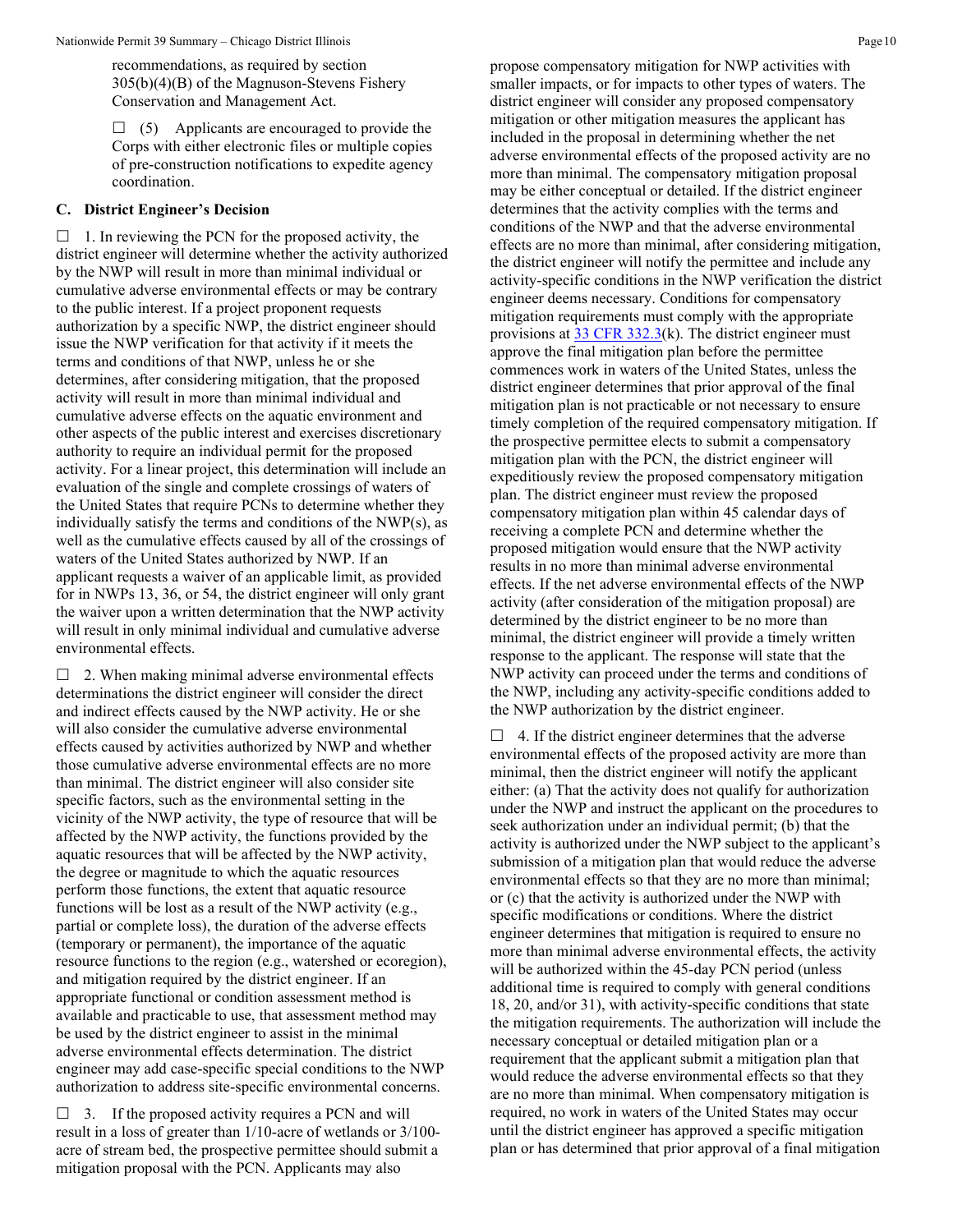plan is not practicable or not necessary to ensure timely completion of the required compensatory mitigation.

#### D. **Further Information**

1. District engineers have authority to determine if an activity complies with the terms and conditions of an NWP.

2. NWPs do not obviate the need to obtain other federal, state, or local permits, approvals, or authorizations required by law.

3. NWPs do not grant any property rights or exclusive privileges.

4. NWPs do not authorize any injury to the property or rights of others.

5. NWPs do not authorize interference with any existing or proposed Federal project (see general condition 31).

#### E. **Definitions**

**Best management practices (BMPs)**: Policies, practices, procedures, or structures implemented to mitigate the adverse environmental effects on surface water quality resulting from development. BMPs are categorized as structural or nonstructural.

**Compensatory mitigation**: The restoration (re-establishment or rehabilitation), establishment (creation), enhancement, and/or in certain circumstances preservation of aquatic resources for the purposes of offsetting unavoidable adverse impacts which remain after all appropriate and practicable avoidance and minimization has been achieved.

**Currently serviceable**: Useable as is or with some maintenance, but not so degraded as to essentially require reconstruction.

**Direct effects**: Effects that are caused by the activity and occur at the same time and place.

**Discharge**: The term "discharge" means any discharge of dredged or fill material into waters of the United States.

**Ecological reference:** A model used to plan and design an aquatic habitat and riparian area restoration, enhancement, or establishment activity under NWP 27. An ecological reference may be based on the structure, functions, and dynamics of an aquatic habitat type or a riparian area type that currently exists in the region where the proposed NWP 27 activity is located. Alternatively, an ecological reference may be based on a conceptual model for the aquatic habitat type or riparian area type to be restored, enhanced, or established as a result of the proposed NWP 27 activity. An ecological reference takes into account the range of variation of the aquatic habitat type or riparian area type in the region.

**Enhancement**: The manipulation of the physical, chemical, or biological characteristics of an aquatic resource to heighten, intensify, or improve a specific aquatic resource function(s). Enhancement results in the gain of selected aquatic resource function(s), but may also lead to a decline in other aquatic resource function(s). Enhancement does not result in a gain in aquatic resource area.

**Establishment (creation):** The manipulation of the physical, chemical, or biological characteristics present to develop an

aquatic resource that did not previously exist at an upland site. Establishment results in a gain in aquatic resource area.

**High Tide Line**: The line of intersection of the land with the water's surface at the maximum height reached by a rising tide. The high tide line may be determined, in the absence of actual data, by a line of oil or scum along shore objects, a more or less continuous deposit of fine shell or debris on the foreshore or berm, other physical markings or characteristics, vegetation lines, tidal gages, or other suitable means that delineate the general height reached by a rising tide. The line encompasses spring high tides and other high tides that occur with periodic frequency but does not include storm surges in which there is a departure from the normal or predicted reach of the tide due to the piling up of water against a coast by strong winds such as those accompanying a hurricane or other intense storm.

**Historic Property**: Any prehistoric or historic district, site (including archaeological site), building, structure, or other object included in, or eligible for inclusion in, the National Register of Historic Places maintained by the Secretary of the Interior. This term includes artifacts, records, and remains that are related to and located within such properties. The term includes properties of traditional religious and cultural importance to an Indian tribe or Native Hawaiian organization and that meet the National Register criteria (36 CFR part 60).

**Independent utility**: A test to determine what constitutes a single and complete non-linear project in the Corps Regulatory Program. A project is considered to have independent utility if it would be constructed absent the construction of other projects in the project area. Portions of a multi-phase project that depend upon other phases of the project do not have independent utility. Phases of a project that would be constructed even if the other phases were not built can be considered as separate single and complete projects with independent utility.

**Indirect effects**: Effects that are caused by the activity and are later in time or farther removed in distance, but are still reasonably foreseeable.

**Loss of waters of the United States**: Waters of the United States that are permanently adversely affected by filling, flooding, excavation, or drainage because of the regulated activity. The loss of stream bed includes the acres of stream bed that are permanently adversely affected by filling or excavation because of the regulated activity. Permanent adverse effects include permanent discharges of dredged or fill material that change an aquatic area to dry land, increase the bottom elevation of a waterbody, or change the use of a waterbody. The acreage of loss of waters of the United States is a threshold measurement of the impact to jurisdictional waters for determining whether a project may qualify for an NWP; it is not a net threshold that is calculated after considering compensatory mitigation that may be used to offset losses of aquatic functions and services. Waters of the United States temporarily filled, flooded, excavated, or drained, but restored to pre-construction contours and elevations after construction, are not included in the measurement of loss of waters of the United States. Impacts resulting from activities that do not require Department of the Army authorization, such as activities eligible for exemptions under section 404(f) of the Clean Water Act, are not considered when calculating the loss of waters of the United States.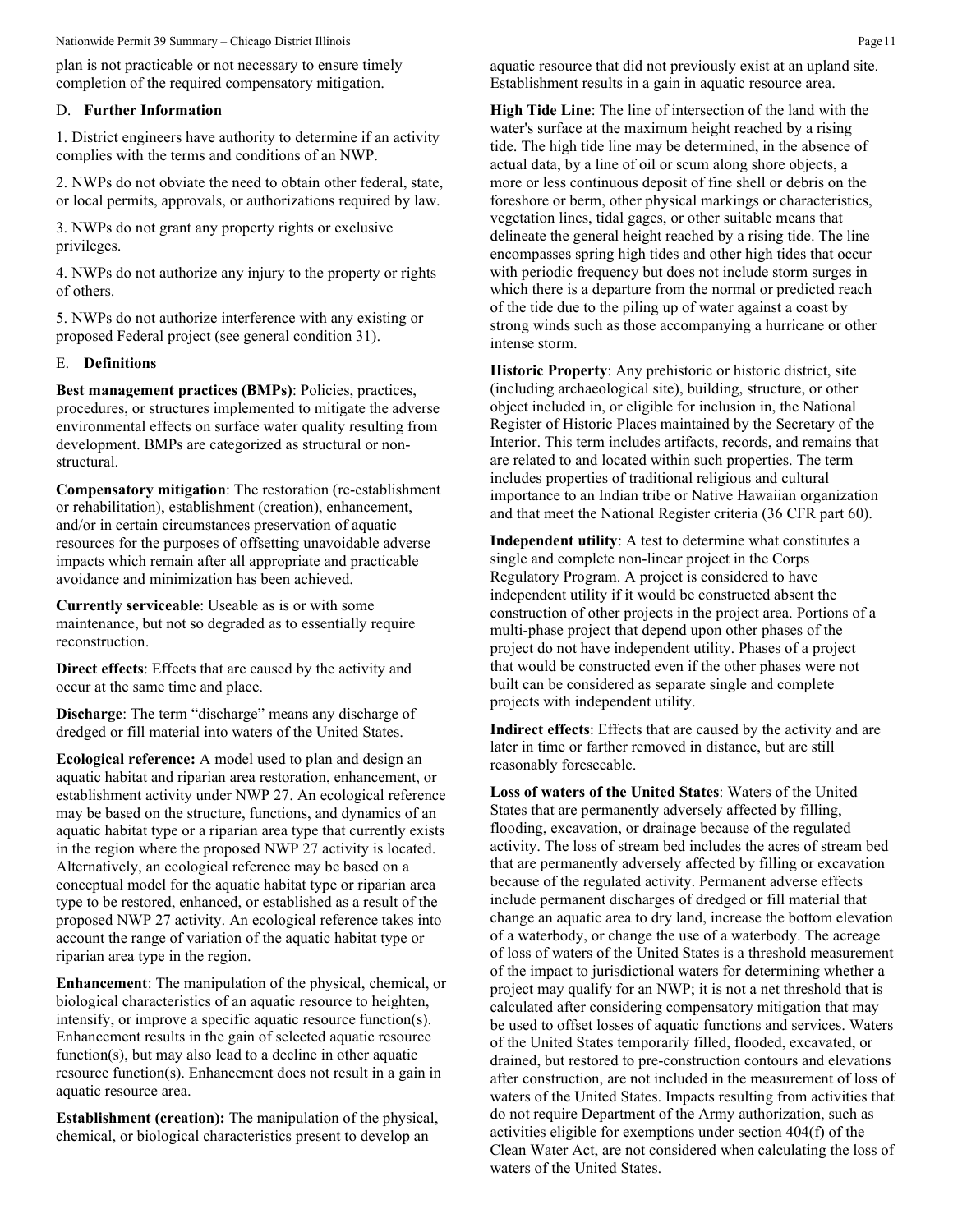**Navigable waters:** Waters subject to section 10 of the Rivers and Harbors Act of 1899. These waters are defined at 33 CFR part 329.

**Non-tidal wetland**: A non-tidal wetland is a wetland that is not subject to the ebb and flow of tidal waters. Non-tidal wetlands contiguous to tidal Start Printed Page 57394waters are located landward of the high tide line (i.e., spring high tide line).

**Open water:** For purposes of the NWPs, an open water is any area that in a year with normal patterns of precipitation has water flowing or standing above ground to the extent that an ordinary high water mark can be determined. Aquatic vegetation within the area of flowing or standing water is either non-emergent, sparse, or absent. Vegetated shallows are considered to be open waters. Examples of "open waters" include rivers, streams, lakes, and ponds.

**Ordinary High Water Mark**: The term ordinary high water mark means that line on the shore established by the fluctuations of water and indicated by physical characteristics such as a clear, natural line impressed on the bank, shelving, changes in the character of soil, destruction of terrestrial vegetation, the presence of litter and debris, or other appropriate means that consider the characteristics of the surrounding areas.

**Perennial stream**: A perennial stream has surface water flowing continuously year-round during a typical year.

**Practicable**: Available and capable of being done after taking into consideration cost, existing technology, and logistics in light of overall project purposes.

**Pre-construction notification:** A request submitted by the project proponent to the Corps for confirmation that a particular activity is authorized by nationwide permit. The request may be a permit application, letter, or similar document that includes information about the proposed work and its anticipated environmental effects. Pre-construction notification may be required by the terms and conditions of a nationwide permit, or by regional conditions. A preconstruction notification may be voluntarily submitted in cases where pre-construction notification is not required and the project proponent wants confirmation that the activity is authorized by nationwide permit.

**Preservation**: The removal of a threat to, or preventing the decline of, aquatic resources by an action in or near those aquatic resources. This term includes activities commonly associated with the protection and maintenance of aquatic resources through the implementation of appropriate legal and physical mechanisms. Preservation does not result in a gain of aquatic resource area or functions.

**Re-establishment**: The manipulation of the physical, chemical, or biological characteristics of a site with the goal of returning natural/historic functions to a former aquatic resource. Re-establishment results in rebuilding a former aquatic resource and results in a gain in aquatic resource area and functions.

**Rehabilitation**: The manipulation of the physical, chemical, or biological characteristics of a site with the goal of repairing natural/historic functions to a degraded aquatic resource. Rehabilitation results in a gain in aquatic resource function, but does not result in a gain in aquatic resource area.

**Restoration**: The manipulation of the physical, chemical, or biological characteristics of a site with the goal of returning natural/historic functions to a former or degraded aquatic resource. For the purpose of tracking net gains in aquatic resource area, restoration is divided into two categories: Reestablishment and rehabilitation.

**Riffle and pool complex**: Riffle and pool complexes are special aquatic sites under the 404(b)(1) Guidelines. Riffle and pool complexes sometimes characterize steep gradient sections of streams. Such stream sections are recognizable by their hydraulic characteristics. The rapid movement of water over a course substrate in riffles results in a rough flow, a turbulent surface, and high dissolved oxygen levels in the water. Pools are deeper areas associated with riffles. A slower stream velocity, a streaming flow, a smooth surface, and a finer substrate characterize pools.

**Riparian areas**: Riparian areas are lands next to streams, lakes, and estuarine-marine shorelines. Riparian areas are transitional between terrestrial and aquatic ecosystems, through which surface and subsurface hydrology connects riverine, lacustrine, estuarine, and marine waters with their adjacent wetlands, non-wetland waters, or uplands. Riparian areas provide a variety of ecological functions and services and help improve or maintain local water quality. (See general condition 23.)

**Shellfish seeding**: The placement of shellfish seed and/or suitable substrate to increase shellfish production. Shellfish seed consists of immature individual shellfish or individual shellfish attached to shells or shell fragments (i.e., spat on shell). Suitable substrate may consist of shellfish shells, shell fragments, or other appropriate materials placed into waters for shellfish habitat.

**Single and complete linear project:** A linear project is a project constructed for the purpose of getting people, goods, or services from a point of origin to a terminal point, which often involves multiple crossings of one or more waterbodies at separate and distant locations. The term "single and complete project" is defined as that portion of the total linear project proposed or accomplished by one owner/developer or partnership or other association of owners/developers that includes all crossings of a single water of the United States (i.e., a single waterbody) at a specific location. For linear projects crossing a single or multiple waterbodies several times at separate and distant locations, each crossing is considered a single and complete project for purposes of NWP authorization. However, individual channels in a braided stream or river, or individual arms of a large, irregularly shaped wetland or lake, etc., are not separate waterbodies, and crossings of such features cannot be considered separately.